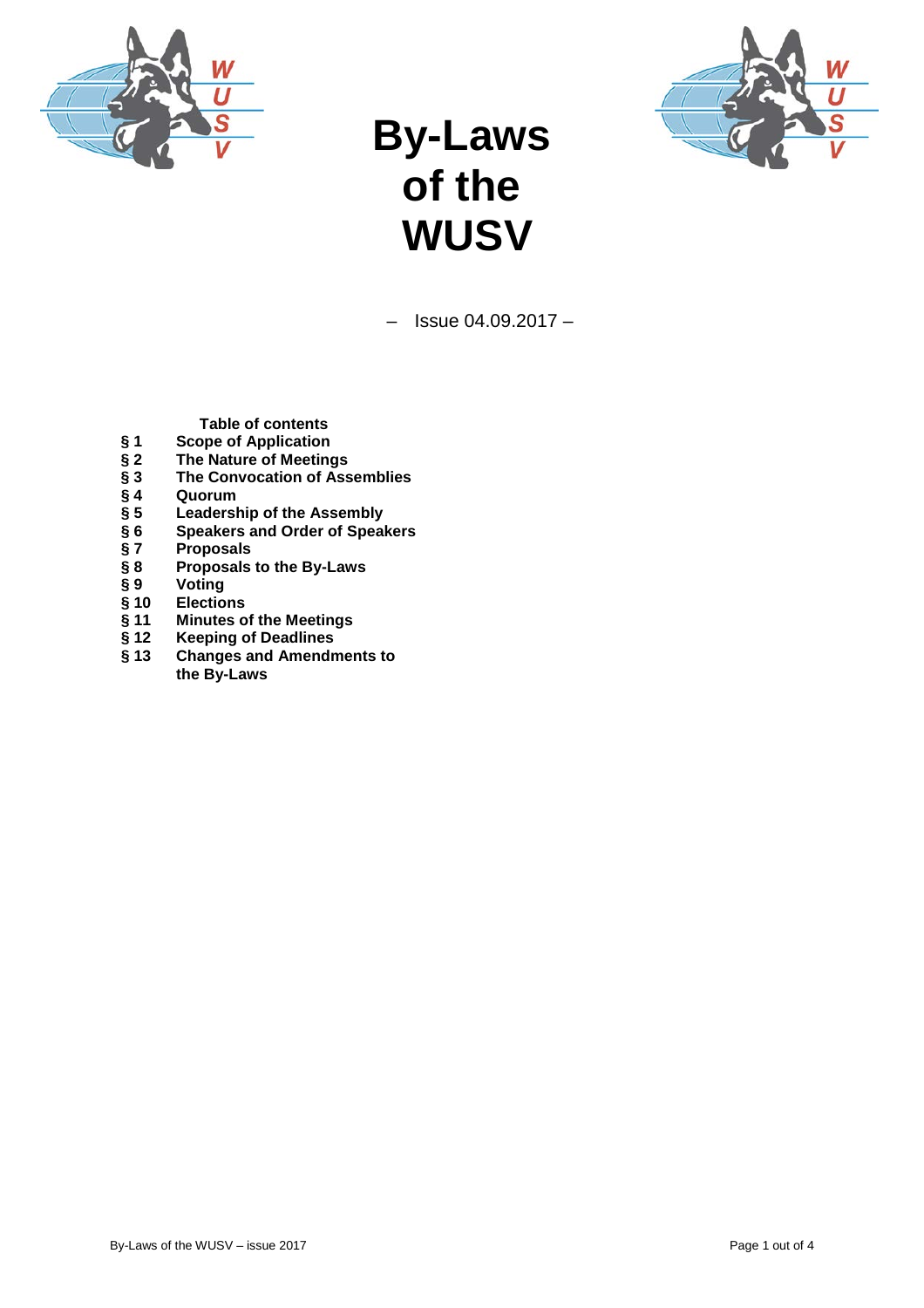# **§ 1 Scope of Application**

- (1) For the convocation of assemblies, meetings, and conferences (hereinafter referred to as assemblies) the WUSV Board of Directors issues these By-Laws.
- (2) These By-Laws serve as a complement to the WUSV Statutes.

# **§ 2 Nature of Meetings**

The assemblies held shall not be open to the general public. Upon decision of the Board of Directors visitors can be admitted.

#### **§ 3 Convocation of Assemblies**

- (1) The convocation of assemblies is subject to the WUSV Statutes, and the invitation along with an agenda is to be sent out on instruction of the respective WUSV Board of Directors.
- (2) Notwithstanding the stipulations of the WUSV Statutes, further assemblies can be convened on instruction of the WUSV Board of Directors.
- (3) In case that no deadlines for the mailing of invitation letters are provided for in the statutes, the deadline shall be two weeks. Relevant is the date of posting.

#### **§ 4 Quorum**

- (1) The rules of quorum are based on the respective stipulations of the WUSV Statutes. In as far as there are no special regulations in the WUSV Statutes, the relevant general law shall apply.
- (2) Quorum requires the meeting of the deadlines for the posting of invitations, and the attendance of at least half of the members entitled to vote. Transfer of votes shall not be permitted.
- (3) An assembly becomes inquorate in case that the minimum number of voting members is no longer present. In this case the lack of quorum has to be officially proposed and established. The subsequent establishment of lack of quorum is not permissible.
- (4) In case that an assembly needs to be dissolved for the lack of quorum, a new assembly shall be convened under consideration of the deadline as stipulated in the WUSV Statutes. Items on the agenda shall only be the topics from the previous agenda that still require the voting of the members of the assembly.

# **§ 5 Leadership of the Assembly**

- (1) The assemblies shall be declared open, chaired, and closed by the respective chairman or chairwomen, hereinafter referred to as chairperson.
- (2) In case that the chairperson and his or her statutory substitute are not available, the most senior member of the Board of Directors shall chair the meeting. The same applies for debates and discussions that directly affect the chairperson.
- (3) The chairperson is entitled to all powers required to maintain law and order during the assemblies. In case that an orderly holding of an assembly is at risk he or she can impose a ban of speaking on the respective party, as well as temporarily or permanently ban the person from the assembly, respectively interrupt or dissolve the assembly.
- (4) For appeals that are to be submitted directly and without justification a simple majority of the vote without discussion is required.
- (5) After having opened the assembly the chairperson shall verify the orderly calling of the assembly, the presence of the members, the rights to vote; following this he or she announces the agenda. The chairperson can delegate this formality to a third party.
- (6) Appeals to the agenda or proposals for changes require a simple majority without discussion of the members to the assembly.
- (7) The individual items on the agenda shall be dealt with and voted for in the stipulated order.
- (8) The agenda shall include respectively guarantee sufficient reporting – preferably accompanied by written attachments.

# **§ 6 Speakers and Order of Speakers**

- (1) Permission to speak shall be given by the chairperson. The chairperson is entitled to limit the speaking time.
- (2) Members of the organs and committees have no right to contribute, and shall leave the assembly room as far as decsions shall be taken that personally affect them in material terms.
- (3) Permission to speak shall be granted to rapporteurs and proposers at the beginning and at the end of the discussion regarding their respective item on the agenda. The chairman shall consider their request to speak.
- (4) The chairperson is entitled to rise to speak at any given moment, and without regard to the order of the list of speakers.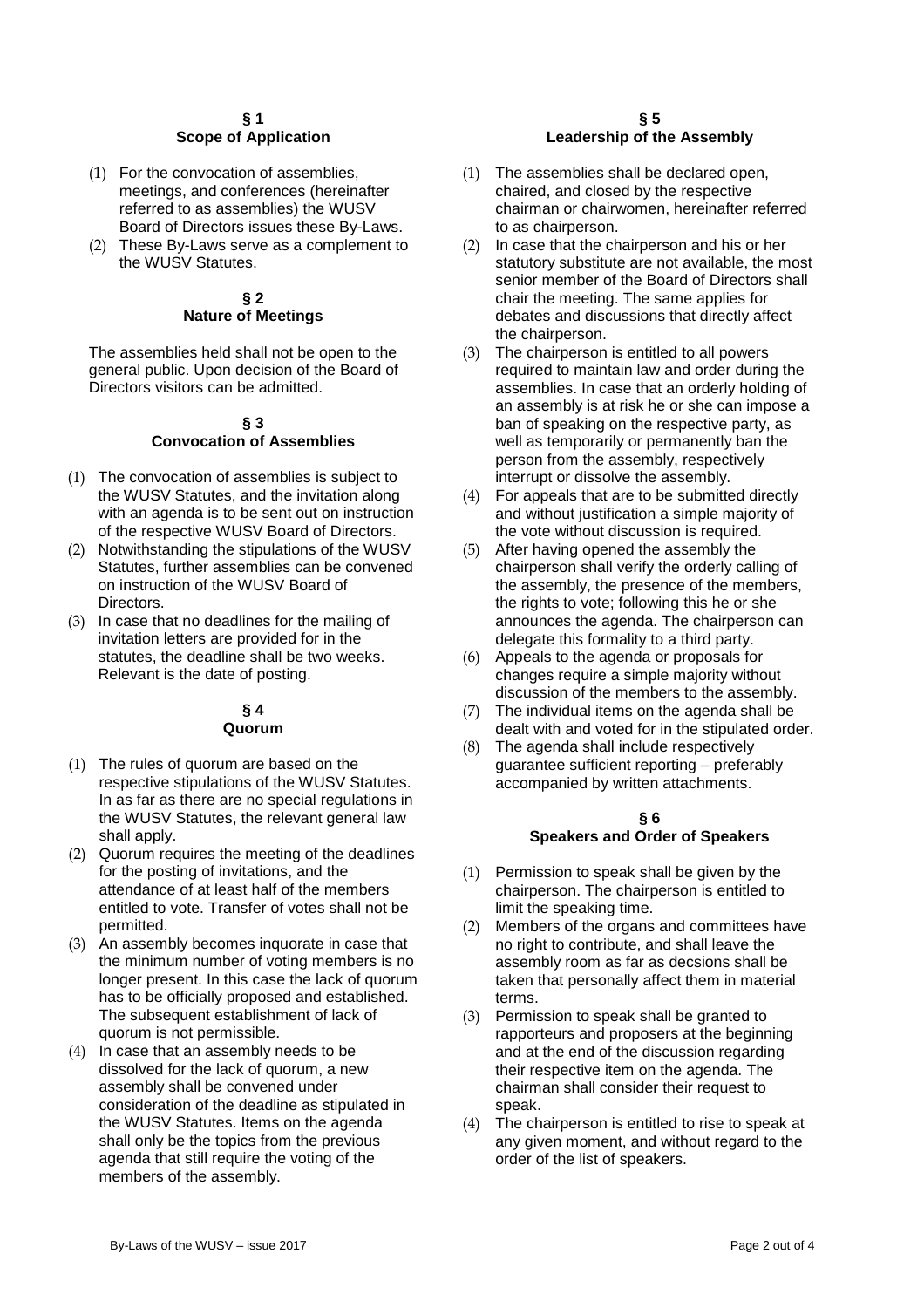### **§ 7 Proposals**

- (1) The entitlement to submit proposals is defined in the WUSV Statutes. Additional proposals to the committees are permissible according to § 1, clause 2 b and can be submitted by their members.
- (2) The deadline for the submission of proposals shall be stipulated in the WUSV Statutes, or if not available decided upon by the chairperson. The deadline for the posting of the invitation to the assembly shall be considered.
- (3) All proposals shall be submitted in written and require a detailed respectively sufficient justification. Proposals and justifications shall be separated from each other. For proposals that are supposed to be passed on after the voting, the decision making body, the venue, date, and result of the vote are to be recorded either by the chairperson or the keeper of the minutes. Proposals without signature and without confirmation shall not be considered.
- (4) Proposals submitted as the result of the discussion of a proposal, and which serve to improve, facilitate, or enhance the original proposal shall be admitted without the establishment of urgency.
- (5) Proposals of identical wording can be added to the agenda again after a period of three years as the earliest possible time.

#### **§ 8 Proposals to the By-Laws**

- (1) Proposals in terms of the By-Laws, the closing of a discussion, or limitation of speaking time shall be voted upon immediately and regardless of the list of speakers once the proposer and – if necessary – possible opponents have finished their speeches.
- (2) Speakers who contribute to the debate are not entitled to propose the termination of the debate or the limitation of speaking time.
- (3) Before the voting upon the termination of the discussion or limitation of speaking time, the remaining names on the list of speakers shall be read to the members of the assembly.
- (4) In case that the proposal is approved of, upon request the chairperson shall only grant the right to speak to the proposer or rapporteur.

#### **§ 9 Voting**

- (1) The order, and content of the proposals to be voted upon shall be clearly communicated.
- (2) Only the members to the assembly with voting power shall participate in the voting procedure.
- (3) In case that several proposals in terms of the same content have been submitted, the most extensive proposal shall be voted upon first.
- (4) Additional respectively enhancement proposals as well as subordinate proposals shall be voted upon separately.
- (5) Votes are conducted by open ballot, provided that nothing to the contrary is stipulated in the WUSV Statutes. If voting cards have been handed out, their presentation is required. The chairperson is entitled to either order a nominal vote as well as a secret ballot. The chairperson shall proceed in this fashion provided that the assembly votes accordingly by a simple majority.
- (6) Once the procedure of voting has been opened, no further discussion of the subject to be voted upon shall be permitted.
- (7) In case of doubt, however, the chairperson is entitled to rise to speak, and provide further information if required.
- (8) A simple majority of votes suffices, provided that nothing to the contrary is stipulated in the WUSV Statutes. A tie of votes is tantamount to a refusal of the proposal. Abstentions and invalid votes shall not be counted.
- (9) In case of doubt in terms of an open vote, the voting procedure shall be repeated as a secret ballot upon request which requires a simple majority of the votes cast.
- (10) Paragraphs 5 to 8 apply for all votes which require the formation of a majority, provided that nothing to the contrary is stipulated in the WUSV Statutes or in § 12 of the WUSV By-Laws.
- (11) Voting on the occasion of WUSV Board of Directors meetings require a majority of the valid votes cast. In case of a tied vote the chairperson – and in case of his or her absence the deputy chairperson – shall decide.

### **§ 10 Elections**

- (1) Elections shall only be held in accordance with the respective stipulations and in accordance with the WUSV Statutes. Elections shall be announced upon the relevant convocation and have to published as an item of the agenda.
- (2) On principle, elections shall be held as secret votes, in written, and in the statutory order,